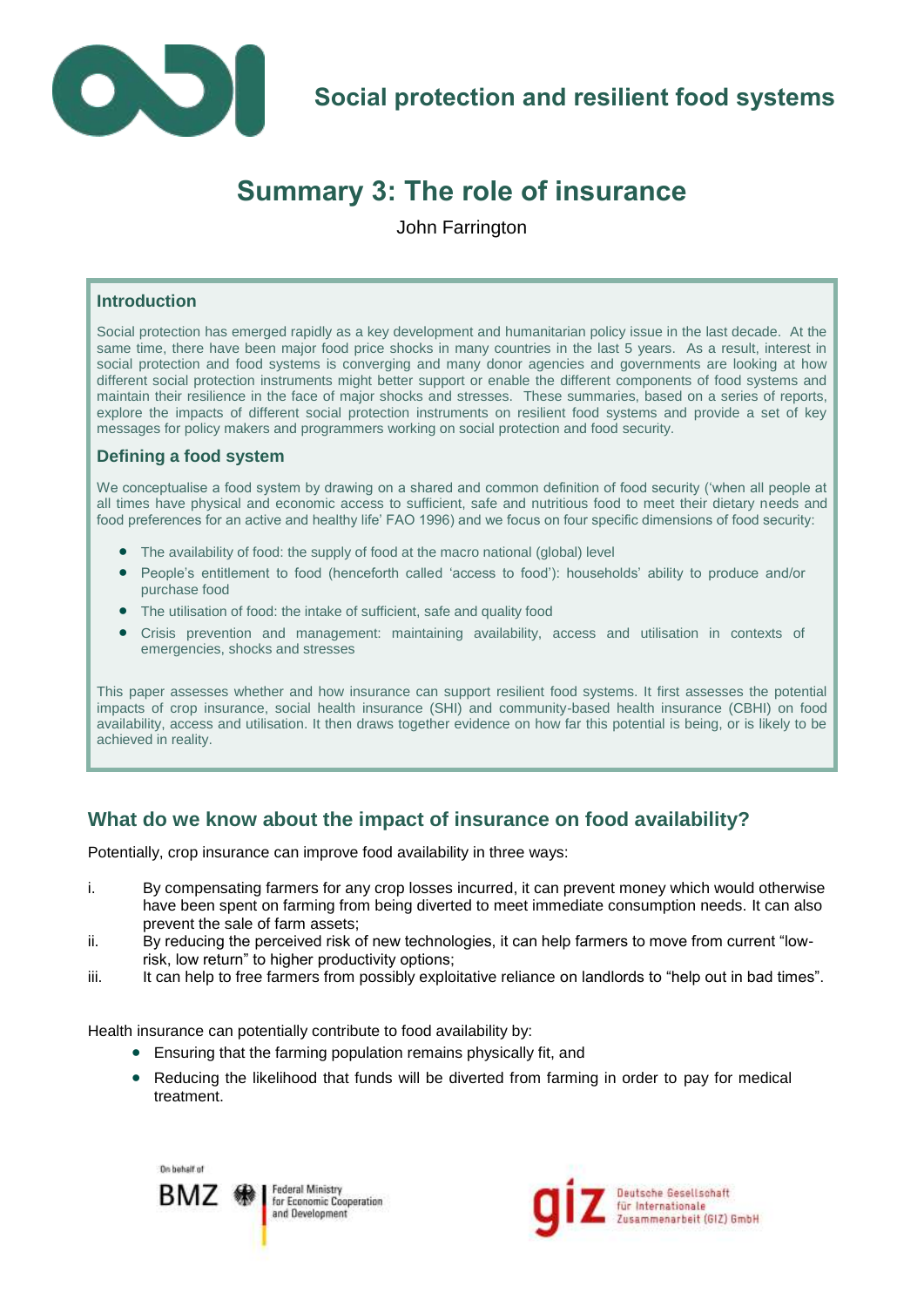# **What do we know about the impact of insurance on food access?**

The potential of agricultural insurance to enhance food access is twofold:

- By enhancing availability, it is likely to stimulate better distribution of food and keep prices down, so making it more accessible;
- By encouraging a shift to more productive farming systems, it is likely to increase rural incomes, and so enhance the purchasing power of e.g. farm labourers.

The main way in which health insurance can enhance food access is by preventing the funds which would otherwise be used for consumption from being used for paying for medical treatment. There may also be less direct effects, as when, for instance, a healthier population is able to engage more fully in productive employment and so increase incomes which can be spent on food.

# **What do we know about the impact of insurance on food utilisation?**

Crop insurance is unlikely to impact one way or the other on the utilisation of food.

Health insurance has the potential to improve health standards, and, as part of this, to reduce levels of gastro-intestinal illness (such as diarrhoea or intestinal worms). This will improve the capacity to digest food, and so to enhance nutrition.

#### **Discussion: how far will the potential impact of insurance on food systems be realised?**

We argued above that the potential of crop insurance lies mainly in its capacity to enhance food availability. The potential in relation to food access is slight, and in relation to food utilisation is practically zero. For health insurance, the potential benefits are more evenly spread across the three dimensions of food systems. How far are these potentials likely to be realised in practice?

The provision of crop insurance is in transition: conventional crop insurance has proven too difficult to administer, given the high costs of individual premium collection and of loss assessment, as well as the frequency of attempted fraud. It has been partly replaced by new models which rely on independent recording of weather patterns, and payment of compensation when they depart by agreed margins from "normal" patterns – i.e. usually by being either too wet or too dry. The advocates of weather index-based insurance have made recommendations to enhance its uptake, such as increasing the density of weatherrecording stations, funding information and education campaigns, expanding the uptake of re-insurance, and promoting legal and regulatory frameworks which are "enabling".

Whilst index-based models greatly simplify the administration of insurance, they are difficult to apply to more than one crop in a particular area (when most low-income farmers operate diverse farming systems to spread risk and diversify food supply). This makes them relevant to the more commercially-oriented farmers and less so to mixed farming contexts.

They are also more likely to be adopted where there are few other ways for farmers to protect themselves against risk of crop failure, or to compensate in the event of a loss – such ways could include borrowing money, labour or assets within or beyond the household; drawing down or borrowing from village grain banks; using warehouse receipts; relying on government-funded safety nets, either in cash or kind; and selling one or more assets in times of hardship.

An advantage of index-based models is that premiums can be paid by any individual or organisation having a financial interest in the crop, so that agencies providing credit, or agrochemical suppliers, for instance, can pay the premiums either wholly or partly and so ensure compensation for the inputs they have provided. This, and not the direct engagement of individual farmers, appears to offer most promise for crop insurance for the future. An example is provided in Box 1. Some of the strongest uptake has been by companies selling seed or agrochemicals, and by "contract farming" companies, as done by e.g. PepsiCo in India for its potato production.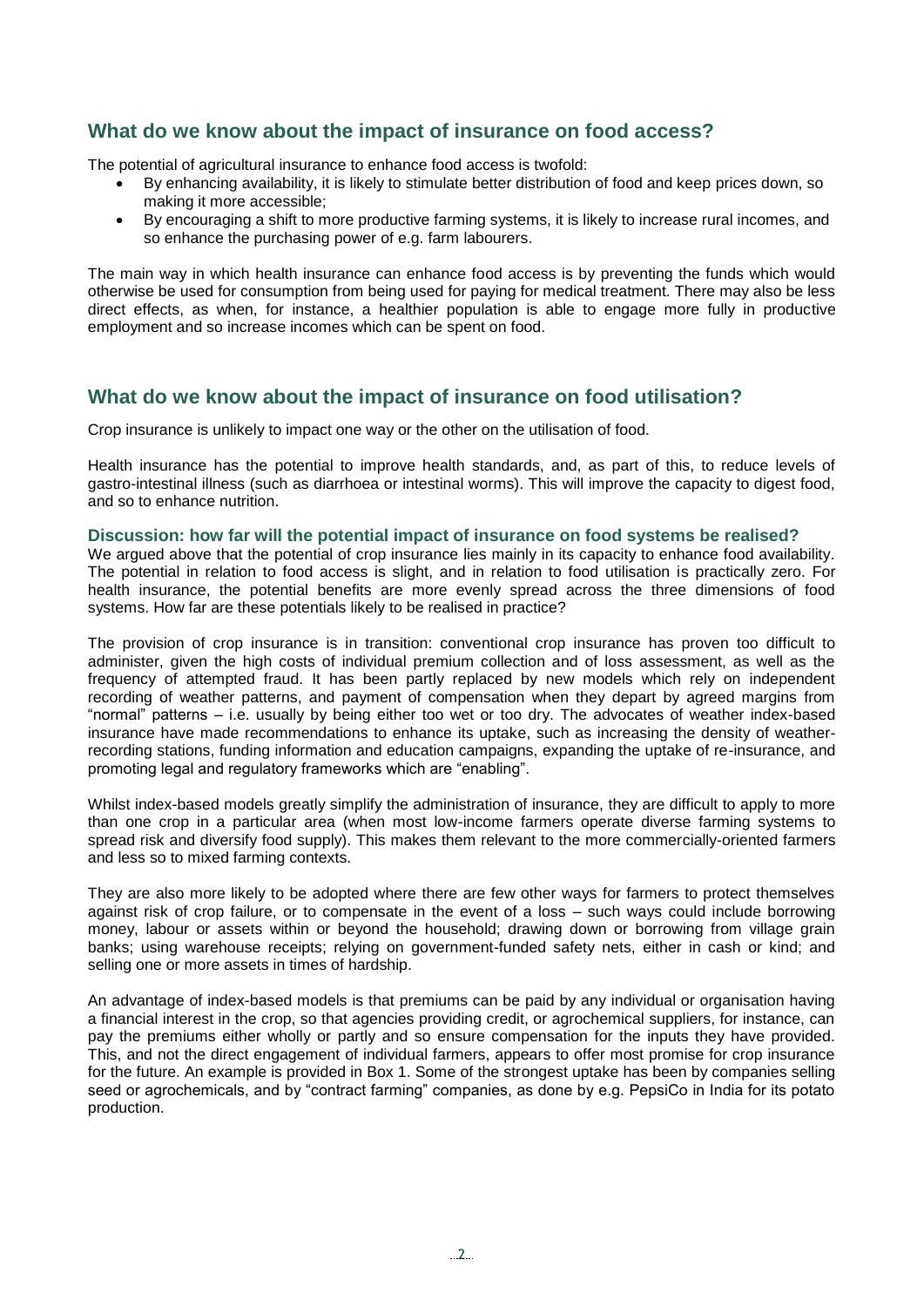#### Box 1: **Selling insurance with fertiliser in India**

IFFCO Tokio General Insurance Company (ITGI) is a joint venture of the Indian Farmers Fertiliser Cooperative (IFFCO) and its associate Tokio Marine and Nichido Fire Group, the largest listed insurance group in Japan. ITGI has been offering index insurance since 2004. The company incorporated the product into IFFCO's fertilizer programme and has used the programme's rural network of fertilizer cooperatives for distribution. ITGI provides technical advice, product education, training and marketing skills to secretaries and staff of member cooperatives to enable them to sell insurance products. In each state, 1,000-1,500 farmer cooperatives became agents of ITGI and have sold 163,945 policies since the programme's inception. Premium rates have been 3-8 per cent of the sum insured.

### Box 2: **PACC in Mexico – an example of quasi-insurance**

An example of quasi-insurance is provided by the PACC (Programa de Atencion a Contingencias Climatologicas – Climate Contingencies Programme) in Mexico. First piloted in 2002, this focuses on small-scale farmers, currently covering some 800,000 households over 1.9 million hectares, with a total sum insured of US\$132 million. The scheme is based on weather indices, compensating for both drought and excess rain, and covers the main food crops of maize, beans, sorghum and barley. The Federal Government under PACC purchases the insurance (and re-insurance) and sells it on to state governments, with a subsidy of 70% - 90%, the remainder being paid by state governments. Farmers do not pay premiums, and are reported (Hazell and Hess, 2010) to be unaware that any compensation they receive comes from an insurance scheme and not from general tax revenue. They are said to re-invest around 70% of compensation back into agricultural production. Schemes operated in Ethiopia and Malawi, with financial support from the World Bank and a number of donors, have many characteristics similar to the PACC scheme.

Where farmers are to be required to pay premiums, there remains the question of whether they will regard these as affordable. Some evidence indicates "fatigue" among farmers in paying premiums year-in, year-out and perceiving that they are getting nothing in return. A different model which entirely removes from farmers the burden of paying premiums can be termed "quasi-insurance".<sup>1</sup> This has been funded by donors and governments in Mexico and Ethiopia, and may also have potential for future upscaling (see Box 2).

Social Health Insurance offers good prospects of achieving its potential, but requires high levels of (public) administrative efficiency and long-term political commitment, and typically only spreads to the rural poor towards the end of a long-term implementation period (i.e. several decades – see Box 3). NGOs reach the rural poor by taking on the administrative costs of Community-Based Health Insurance. But CBHI is smallscale, vulnerable to bankruptcy through one or two large claims, and so in need of re-insurance if it is to be reliable.

#### Box 3: **Progress with SHI in lower middle-income countries**

A commitment to SHI over the long term has seen success in expanding membership rather than see it simply stalling or levelling off. Thus in the Philippines, the formalization of SHI in 1995 resulted in a steady climb in the proportion of the population covered by insurance from about 50 percent to 78 percent by 2004; in Colombia, coverage grew from less than 30 percent in 1992 to more than 60 percent by 2003; and in Thailand, where 68 percent of the population had been covered under various risk-pooling schemes, the expansion and consolidation of SHI is what set the stage for almost complete universal coverage by 2004.

<sup>1</sup> The interpretation of insurance in this paper is that it is paid for by those having a direct financial interest in the asset to be insured. Hence, "quasi" insurance is that which is paid for by those (such as donors, governments, NGOs etc) having only a distant interest in the asset. The author's view is that any scheme in which farmers do not understand the basic concepts of insurance, do not pay a premium and so cannot relate any compensation to payment of premium, is not fully eligible to be called insurance, and so is termed here "quasi-insurance".